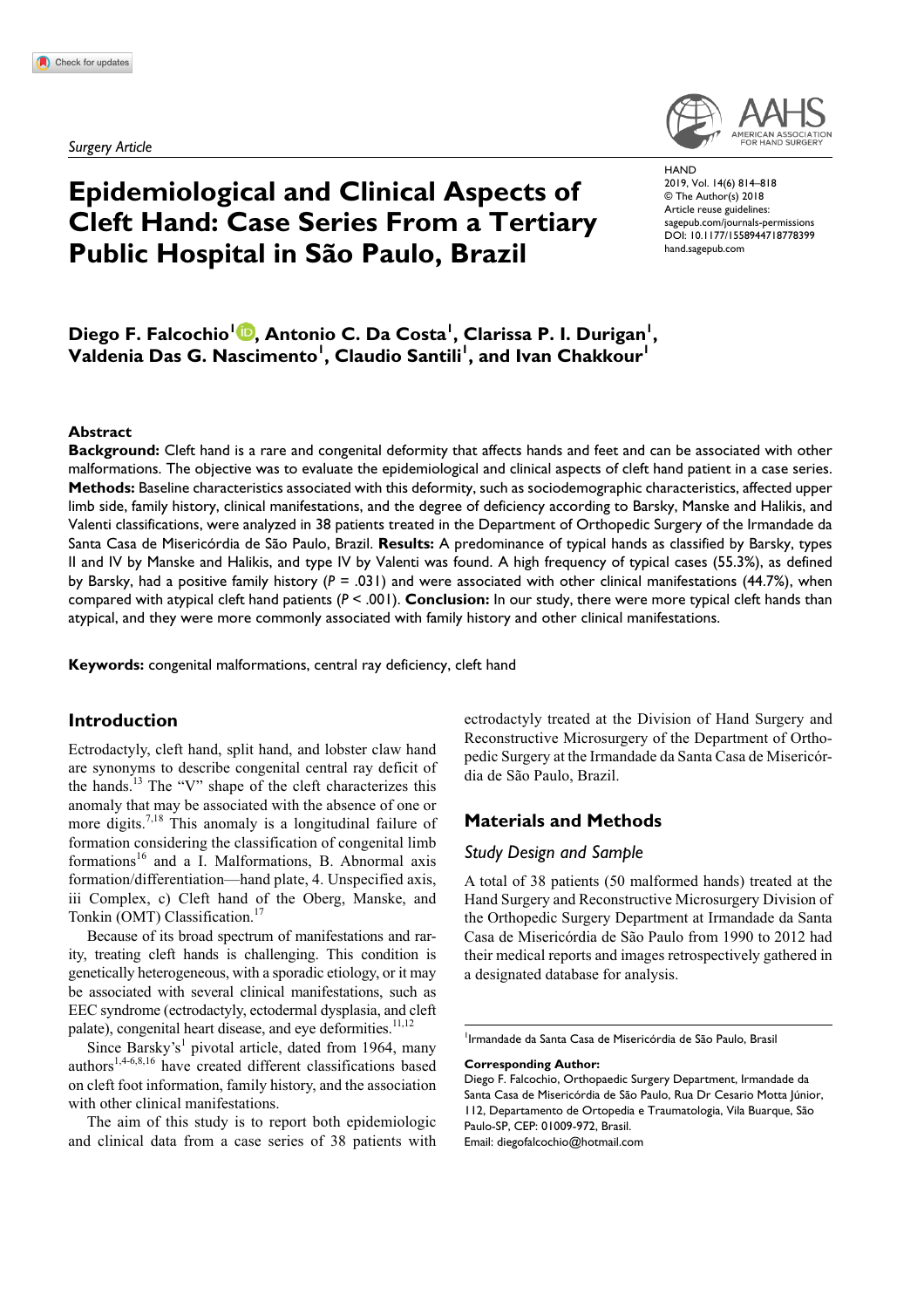**Table 1.** Classification of Cleft Hand by Barsky.

|                       | Typical                      | Atypical                    |
|-----------------------|------------------------------|-----------------------------|
| Heredity              | Common family history        | No family history           |
| Clinical presentation | Deep "V" shape cleft         | "U" shape cleft more severe |
|                       | Occasionally with syndactyly |                             |
|                       | <b>Bilateral</b>             | Unilateral                  |
| Cleft feet            | Yes                          | No                          |

**Table 2.** Classification of Cleft Hand by Manske and Halikis.

| Type | Description       |  |
|------|-------------------|--|
|      | Normal web        |  |
| Ш    | Narrowed web      |  |
| Ш    | Syndactylized web |  |
| IV   | Merged web        |  |
| ν    | Absent web        |  |
|      |                   |  |

#### *Variables*

Variables such as age, sex, unilaterality *versus* bilaterality of malformations, laterality of malformations (ie, right and/ or left hand), as well as their classifications according to Barsky<sup>1</sup> (Table 1), Manske and Halikis<sup>7</sup> (Table 2), and Valenti et al<sup>18</sup> (Table 3) were appraised. Other clinically associated deformities, in particular cleft feet, cleft lips, cleft palate, EEC syndrome, Roberts syndrome, other teratogenesis, and cleft hand family history, were also logged into the database.

# **Barsky's Classification<sup>1</sup>**

Barsky<sup>1</sup> considered typical cleft hands the ones with a deep "V" shaped deformity, occasionally associated with syndactyly and more commonly associated with cleft foot, family history, and bilateral involvement of members. Atypical cleft hands are characterized as "U" shaped deformity, are mostly unilateral and without involvement of the feet, and have no other clinical manifestations or previous family history (Table 1).

## *Manske and Halikis's Classification7*

This classification is based, primarily, on the first web space. When the thumb web is normal, a type I is diagnosed; if the web is narrowed, a type II is present (mildly narrowed in *subtype a* and severely narrowed in *subtype b*); type III shows a syndactylized first web space, whereas type IV has a merged one; and, finally, type V shows no thumb web at all. The degree of the alteration to the thumb web space is directly related to the severity of the deformities found in the cleft (Table 2).

Table 3. Classification of Cleft hand by Valenti et al (2008).<sup>18</sup>

| Group | Description                               | Subgroup                                                               |
|-------|-------------------------------------------|------------------------------------------------------------------------|
| ŋ     | All fingers present, soft<br>tissue cleft |                                                                        |
|       | Normal web, third finger<br>absent        | a) Third metacarpal present<br>b) Third metacarpal absent              |
| н     | Narrowed web, third<br>finger absent      | a) Third metacarpal present<br>b) Third metacarpal absent              |
| Ш     | Syndactylized web                         | a) Simple syndactyly<br>b) Complex syndactyly                          |
| ιv    | Merged web                                | a) Stable<br>metacarpophalangeal<br>b) Unstable<br>metacarpophalangeal |
|       | Absent web                                |                                                                        |

# *Classification by Valenti et al18*

The first type, as described by  $Ogino$ , <sup>10</sup> is type 0, in which all fingers are present and there is a soft tissue cleft among them. Type I shows a normal first web and absence of the middle finger, and has two different subtypes based on the presence of the third metacarpal, called *subtype a* when a third metacarpal present or *subtype b* if not. Type II is marked by a narrowed thumb web as well as the absence of the middle finger, being divided in two subtypes in the same fashion as type II. In type III, there is a syndactylized first web space (*subtype a* has a simple syndactyly, whereas *subtype b* has a complex syndactyly). When the thumb web is merged with the cleft, a type IV is diagnosed, called *subtype a* if a stable metacarpophalangeal is found or *subtype b* if unstable, and finally, type V is defined by the complete absence of the thumb web (Table 3).

#### *Statistical Analysis*

Categorical variables were analyzed through either chisquare or Fisher exact test when applicable. Yates' correction for continuity was also calculated. For all analyses, *P* values < .05 were considered to be significant. Both the Statistical Package for Social Sciences version 17.0 (SPSS Inc, IBM, Armonk, New York) and the Minitab version 16 (Minitab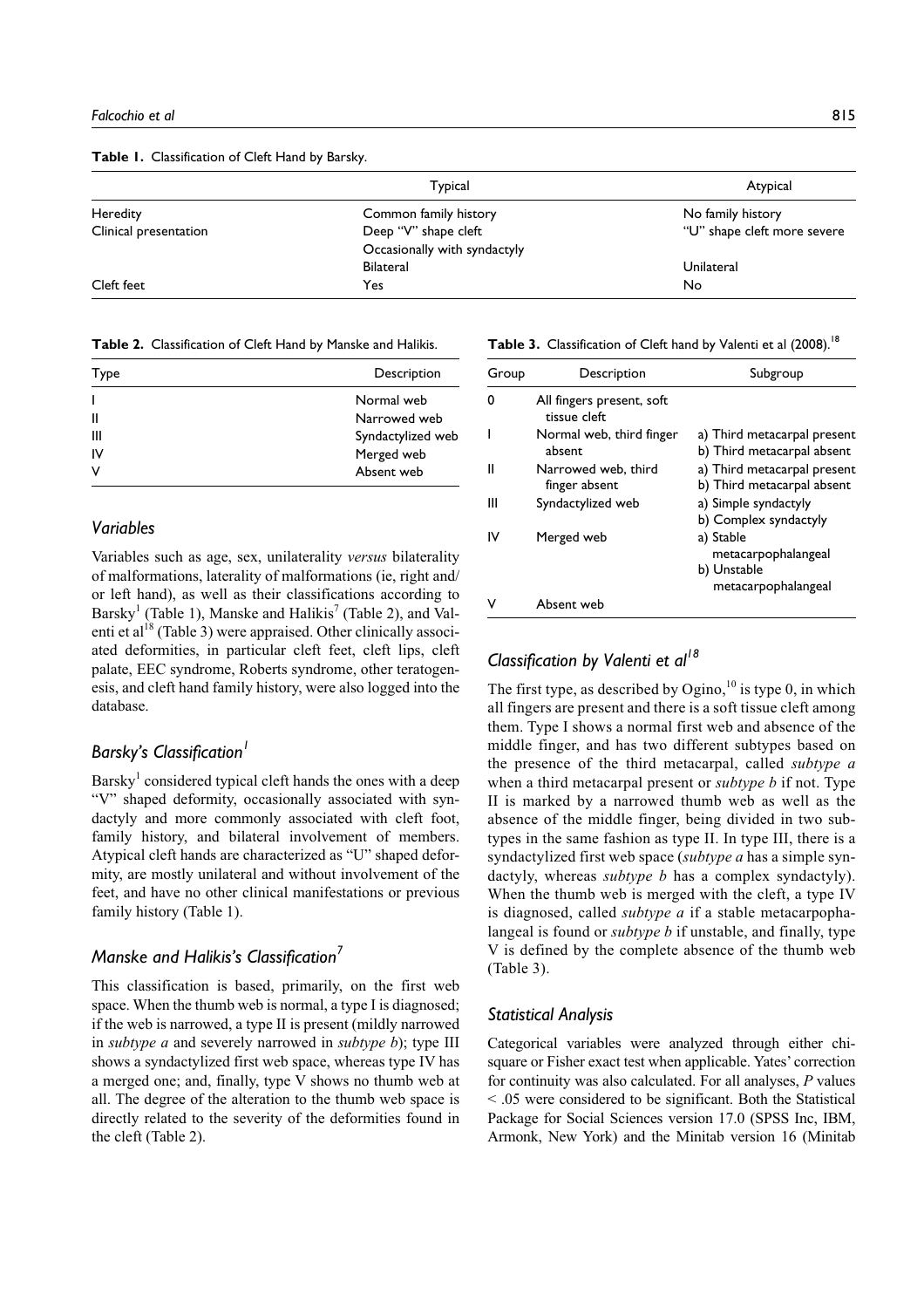**Table 4.** Presence of Cleft Hand Family History Among Typical and Atypical Deformities.

| Cleft hand family history | Atypical | <b>Typical</b> | P value |
|---------------------------|----------|----------------|---------|
| No (%)                    | 17 (100) | 17(80.95)      | .031    |
| Yes $(\%)$                | 0(0)     | 4 (19.05)      |         |

**Table 5.** Presence of Other Clinical Manifestations Among Typical and Atypical Deformities.

| Other clinical manifestations | Atypical | Typical  | P value |
|-------------------------------|----------|----------|---------|
| No (%)                        | 15(88.2) | 7(33.3)  | 5.001   |
| Yes $(\%)$                    | 2(11.8)  | 14(66.7) |         |

Inc, State College, Pennsylvania) were used to perform the statistical analysis.

#### **Results**

Among the 38 patients studied, over half of whom were men (21 patients, 55.3%), there was an identical number of patients presenting bilateral deformation in those exhibiting left malformation (12 patients, 31.6%, in each group), whereas a larger group had only their right malformed (14 patients, 36.8%). At the end, a total of 50 hands had been diagnosed with cleft hand. Only 4 patients (10.5%) presented family history of ectrodactyly, whereas the vast majority had none (34 patients, 89.5%). Other clinical manifestations such as split foot, cleft lip, cleft palate, teratogenesis, EEC syndrome, and Roberts syndrome were observed in 16 individuals (42.1%).

In regard to Barsky's classification, 21 (55.3%) patients were classified as having typical cleft hands, whereas 17 (44.7%) had atypical malformations (Table 1). Of the latter, only 1 had bilateral involvement and 2 presented other clinical manifestations. We found significant statistical differences between patients with typical and atypical deformities, concerning the presence of other clinical manifestations, *P* = .031 (Table 4), and family history of cleft hands, *P* < .001 (Table 5). All 4 patients with central ray deficit family history had typical cleft hands.

Of the 17 female patients, 10 (58.82%) had atypical hands; meanwhile, of the 21 male patients, 14 (66.7%) had typical cleft hands. Such difference was found to be of statistical significant difference  $(P = .01)$  (Table 6).

Because the classifications by Manske and Halikis<sup>7</sup> and by Valenti et  $al^{18}$  are used only for typical cleft hands, the following data included only the description of 32 hands from 21 patients.

Seven out of 32 hands (21.9%) were classified as type I of Manske and Halikis,<sup>7</sup> 9 of 32 (28.1%) as type II (2 of them type IIa and 7 type IIb), 7 of 32 (21.9%) as type III,

**Table 6.** Sex Distribution in Patients With Typical and Atypical Deformities.

| Barsky     | Typical  | Atypical  | P value |
|------------|----------|-----------|---------|
| Male (%)   | 14(66.7) | 7(33.3)   | 0١.     |
| Female (%) | 7(41.18) | 10(58.82) |         |

and 9 of 32 (28.1%) as type IV. There were no malformations considered as type V of the Manske and Halikis classification.

Similarly, no type 0 or type V of the Valenti et  $al^{18}$  classification was observed in the study population. There were, however, 5 type Ia, 2 type Ib, 4 type IIa, 5 type IIb, 3 IIIa, 4 IIIb, 8 Iva, and 1 IVb hands according to this classification.

A higher frequency of positive family history for cleft hands  $(P = .031)$  and the presence of other concomitant clinical manifestations  $(P < .001)$  were revealed in patients with typical cleft hands rather than in patients with atypical ectrodactyly according to Barsky's classification.<sup>1</sup>

# **Discussion**

No consensus was ever achieved concerning the most commonly affected side or bilateral versus unilateral involvement.<sup>1,3,4,7-9,18</sup> Overall, 12 of the 38 study patients presented bilateral involvement; however, if one takes into consideration only the patients with typical cleft hands, as done in the majority of prior reports,  $3,4,7-9,18$  one would find that 11 of 21 patients were bilaterally affected, which would thus be a more frequent impairment than unilateral ectrodactyly.

Compared to Barsky, $<sup>1</sup>$  which has portrayed a frequency</sup> of typical cleft hands as high as 52.6% of cases, this study shows a predominant incidence of such cases, more specifically in 55.3% of patients from the studied case series. The occurrence of associated malformations in this analysis (42.1%) was rather similar to that described by the previously mentioned author in 1964, which was 47.4%.<sup>1</sup>

The results acquired from our investigation also support the preceding reports<sup>2,3,14</sup> which emphasized that atypical cleft hands are actually a variety of symbrachydactyly, as we were able to establish that such kind of malformation is remarkably less coupled with feet involvement, the presence of other concomitant clinical malformations (*P* < .001), and positive family history for cleft hands  $(P = .031)$ .

Interestingly, in the present study, there was a statistically significant difference between sex distribution and Barsky's<sup>1</sup> typical and atypical deformity patients, which has not yet been reported.<sup>1,4,7,18</sup> One has to ponder whether such novel finding might be an effect of the number of patients assessed in this study.

To suit our data for comparison with more recent findings, atypical cleft hand patients were excluded from the analysis. Consequently, 14 patients (66.7%) from a population of 21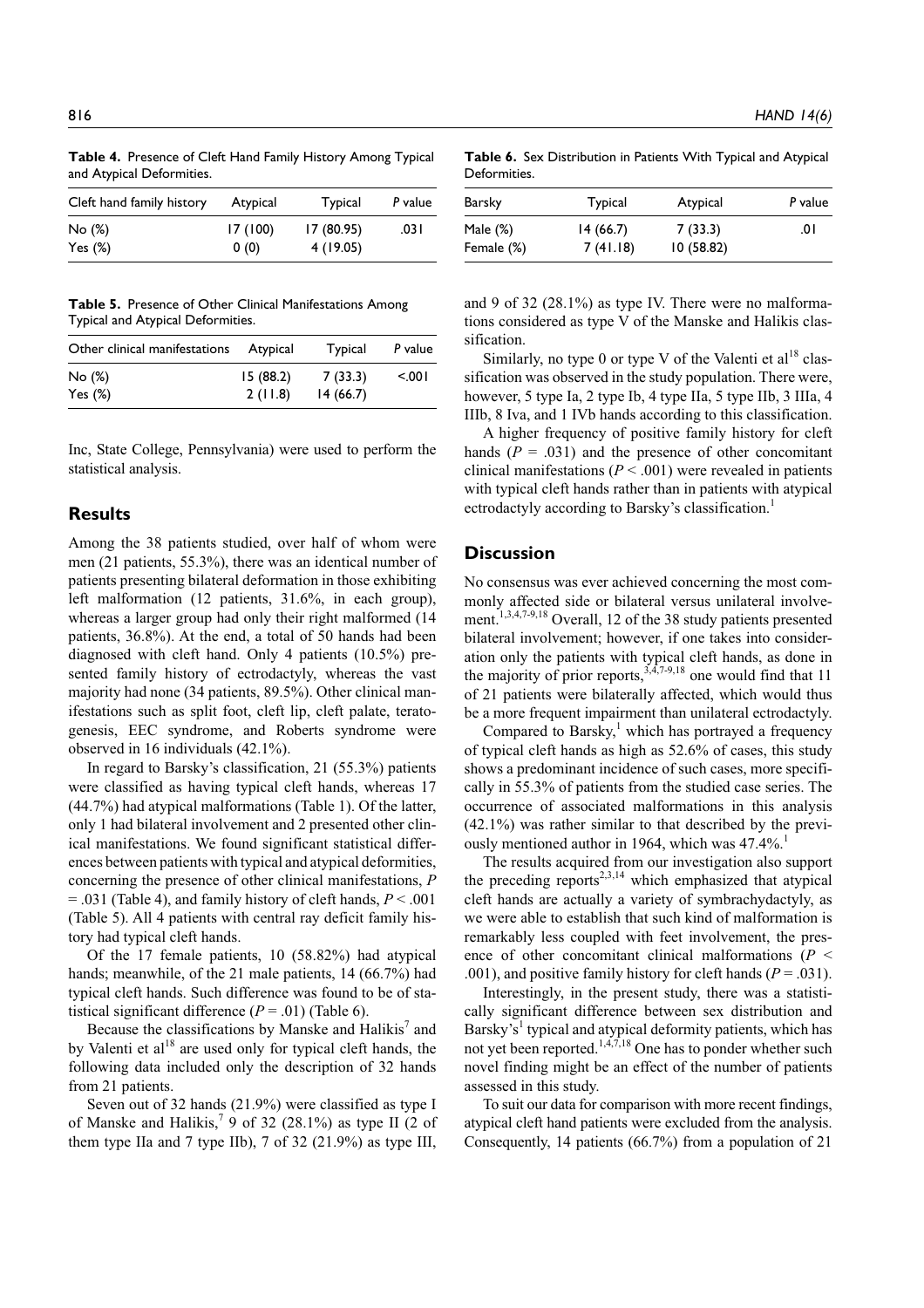typical ectrodactyly patients had accompanying malformations. Adding to the controversy found in the literature, some authors fail to mention the actual number of associated malformations.<sup>12</sup> Falliner,<sup>4</sup> like others, considers cleft foot to be a part of the "cleft hand syndrome" and only credits, as concomitant associated defects, other limb and nonlimb malformations. Had cleft foot not been pondered as an associated malformation in the present study, there would only be 5 out of 21 (23.8%) patients presenting with additional concomitant clinical manifestations, a rate similar to that described by Manske and Halikis<sup>7</sup> (25%).

Split foot in patients with cleft hand was present in 9 of 21 analyzed patients (42.9%). Distinctive frequencies have been reported, being occasionally higher, as shown by Falliner,<sup>4</sup> who described 70% of cleft feet in patients with bilateral involvement of the hands or occasionally lower, as stated by other authors.<sup>5,15</sup>

The distribution of cleft hands presently found contrasted with that described by Manske and Halikis, $\frac{7}{1}$  in which type III was the most frequent (34.3%), as well as with that portrayed in Falliner's<sup>4</sup> study, which showed type V as the most common variation. Both types II and IV were responsible for 28.1% of cases each in our case series, and no type V patients were present in it, which was also the rarest type in Manske and Halikis's<sup>7</sup> study and is exceptionally difficult to treat.<sup>6</sup> It is possible that the index fingers are always hypoplastic in type III patients, but measurements were deemed inappropriate in this study to achieve a definite conclusion.

The Valenti et  $al^{18}$  publication showed type IV (compiled of both types IVa and IVb) as the most common, similar to our findings. Neither type 0, first described by Ogino,  $^{10}$  nor type V patients were found in our cohort. Due to its rather complex features, and its single distinctive benefit of operating as a reminder of the importance of metacarpophalangeal stability in type IV patients, its daily usage remains somewhat impractical.

#### *Strengths*

Despite its nature of case series report, the present analysis remains as one of the largest samples of cleft hands in the literature to date. $1,4,7,8,18,14$  More clinical information was provided on each case, unlike what is provided by the most common classifications.<sup>1,4,7,18</sup>

#### *Limitations*

As expected in retrospective studies, unlike what happens in prospective studies, there were no initial study design or a treatment algorithm based on either the classification or other aspects of cleft hands when the analyzed data first began to be put into a dedicated database. Moreover, because patients were treated in a wide time period of time (from 1990 to 2012), the long-term results regarding postoperative cosmetics, mobility, and strength might have been incomplete, and as techniques developed over the observed timeline, comparisons among them were also unattainable.

#### *Conclusions*

Typical Barsky cleft hands were more commonly associated with family history of cleft hands as was the presence of other concomitant clinical manifestations. Patients with either narrowed or merged thumb web and Manske and Halikis types II and IV, respectively, had a higher incidence in the present study.

#### **Ethical Approval**

This study was approved by our institutional review board.

#### **Statement of Human and Animal Rights**

All procedures followed were in accordance with the ethical standards of the responsible committee on human experimentation (institutional and national) and with Helsinki Declaration of 1975, as revised in 2008.

#### **Statement of Informed Consent**

Because we have only retrospectively evaluated medical reports and photos, there was no need for obtaining informed consent from the patients for being included in the study, according to institutional and national ethical committees.

#### **Declaration of Conflicting Interests**

The author(s) declared no potential conflicts of interest with respect to the research, authorship, and/or publication of this article.

#### **Funding**

The author(s) received no financial support for the research, authorship, and/or publication of this article.

## **ORCID iD**

DF Falcochio **D** <https://orcid.org/0000-0002-3833-5397>

#### **References**

- 1. Barsky AJ. Cleft hand: classification, incidence, and treatment. *J Bone Joint Surg Am*. 1964;46(8):1707-1720.
- 2. Buck-Gramcko D. Cleft hands: classification and treatment. *Hand Clin*. 1985;1:467-473.
- 3. De Smet L. Classification for congenital anomalies of the hand: the IFSSH classification and the JSSH modification. *Genet Couns*. 2002;13:331-338.
- 4. Falliner AA. Analysis of anatomical variations in cleft hands. *J Hand Surg Am*. 2004;29:994-1001.
- 5. Hoyme HE, Jones KL, Nyhan WL, et al. Autosomal dominant ectrodactyly and absence of long bones of upper or lower limbs: further clinical delineation. *J Pediatr*. 1987;111:538-543.